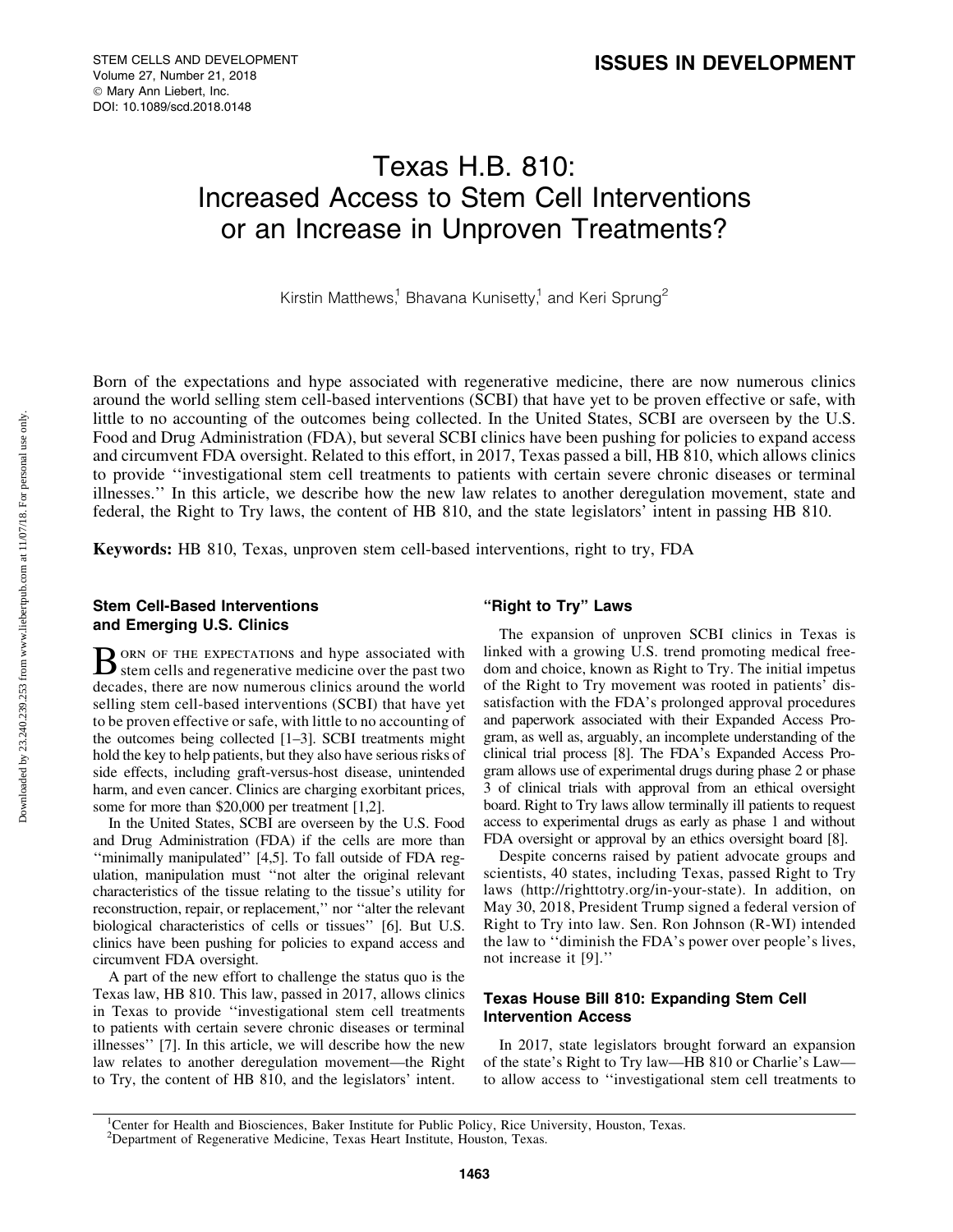patients with certain severe chronic diseases or terminal illnesses''(named after late Texas Representative Charlie Howard who died of cancer in 2017) [7]. Two key authors of the bill were Republicans, Rep. Tan Parker and Sen. Paul Bettencourt. Sen. Bettencourt acknowledged that ''the 2015 law was the Right to Try law for those that were terminally ill. And the expansion that he [Rep. Parker] came up with was to move to the chronically ill,'' [10]. Sen Bettencourt said, ''I would rather have the state helping out with these therapies than waiting for the FDA to make up their mind in 20 years.''

Motivated by medical freedom and choice, Rep. Parker remarked, ''Why can't someone that is of age have the ability to sign off, so to speak, with regard to a proper medical release on the ability to do something that can make such a dramatic difference in their life, and their lifespan, and their quality of life?'' Furthermore, Rep. Parker believed the new law would help medical innovation. "... with what we're doing with adult stem cell, we need to look for more innovation and allow the states to be the incubators, so to speak, of innovation'' [10].

As written, HB 810 requires that the SCBI ''[be] under investigation in a clinical trial and [be] administered to human participants in that trial; and has not yet been approved for general use by the United States Food and Drug Administration.'' Furthermore, similar to Right to Try bills, a physician must determine that there is no other FDA-approved alternative and that treatments are ''unlikely to alleviate the significant impairment or pain associated with the severe chronic disease or terminal illness.'' In addition, before treatment, a patient must sign a written informed consent [7].

A series of amendments to the bill added additional protections for patients. Sen. Charles Schwertner added an amendment that allows patients to sue physicians for unintended consequences of stem cell therapies. Stressing public safety, he said, ''I want to make sure that those individuals that go to see a physician, for instance... any sort of change, from regulatory standpoint, is to and in conjunction with that guiding light of protecting the public safety'' [10]. A second amendment by Sen. Van Taylor requires treatment be administered directly by a physician and ''overseen by an institutional review board [IRB]'' [7]. This Institutional Review Board (IRB) is required to be affiliated with an academic medical school or a hospital with a minimum of 150 beds,  $\sim$  25% of total acute care hospitals in the state, limiting access to larger hospitals in Texas with more expertise ([www.dshs.texas.gov/chs/hosp/hosp2.aspx\)](http://www.dshs.texas.gov/chs/hosp/hosp2.aspx). Rep. Garnet Coleman remarked that these amendments were best for state health. He wanted ''to make sure, as a state, that when an individual walks into either a research study or walks into a provider's office or any of those circumstances that there are a set of rules that everybody lives by that encourages the therapy, but at the same time makes sure that we're learning from the use of that therapy moving forward.''

In addition, Sen. Taylor's amendment required the IRBs to submit annual reports to the Texas Medical Board. IRBs are asked to keep records on all patients, the treatment given, and the effect of the treatment. This information will be the basis of the annual report that is required to be publically available.

## Concerns

There are numerous concerns about the new legislation. HB 810 allows experimental SCBI only if the patient has a "severe chronic" or "terminal" illness, but unfortunately, there is no clear guide on what types of illnesses are included in the severe chronic category. This ambiguity was reflected by the law's description of severe chronic disease as ''a condition, injury, or illness that: (A) may be treated; (B) is never cured or eliminated; and (C) entails significant functional impairment or severe pain'' [7]. The Texas Department State Health Services (DSHS) must determine what is and is not included. DSHS held a stakeholder meeting in April 2018 to accept comments and suggestions, but is still in the process of developing rules to designate medical conditions as chronic or terminal.

In addition, the reporting requirements are not well defined. An annual report is mandated. It is to be submitted to the IRB, which traditionally does not collect patient records on procedures or research. More detailed data could allow researchers to review procedures, determine the efficacies of treatments, and recommend treatment protocols. The creation of a public registry with these data and a set of rigorous reporting requirements could be a good resource for further understanding the impact of SCBI, a proposal several scientists in the state have made.

Several lawmakers agreed with this proposal, including Sen. Bettencourt and Rep. Parker. ''We want to see [a registry] with structure that documents it, that there's data through the IRBs that's rolled up, that there's good oversight from the Texas Medical Board, and importantly, that the success of the treatments gets known," said Sen. Bettencourt [10]. In addition Rep. Parker remarked, "I'm hopeful, obviously, always and will continue to support greater transparency, these kinds of registry concepts and so forth.'' Rep. John Zerwas agreed, ''I personally, I am a big fan of registry... I think that it's a great resource of knowledge and ability to prove things that happen.'' Since the state registry for SCBIs was not part of the original legislation, the state might have to pass a new bill that would create the registry as well as describe report requirements.

Furthermore, not only is data limited on the safety and efficacy of SCBI, but scientific research is also moving forward, which might make these SCBIs obsolete. For instance, scientists are working on advancing our ability to augment the potential benefits of adult stem cells already residing in the human body instead of transplanting autologous stem cells. This work is focused on utilizing small molecules or epigenetic approaches combined with engineering strategies to promote cellular regeneration. These techniques could potentially limit side effects and be more effective than transplanted SCBIs.

Finally, safety concerns have been raised since the treatments are unproven as well as concerns that this new law will open up the state to unsavory and predatory practices by individuals preying on vulnerable patients. Furthermore, without FDA oversight, there is no guarantee that clinics offering experimental SCBIs will follow through with rigorous outcome testing and treatment of unintended side effects, further risking patient safety.

## **Conclusion**

HB 810 is Texas' first step at an expansion of the Right to Try law. While the measure is extremely controversial, there are hints by legislators that this might not be the end. Sen.